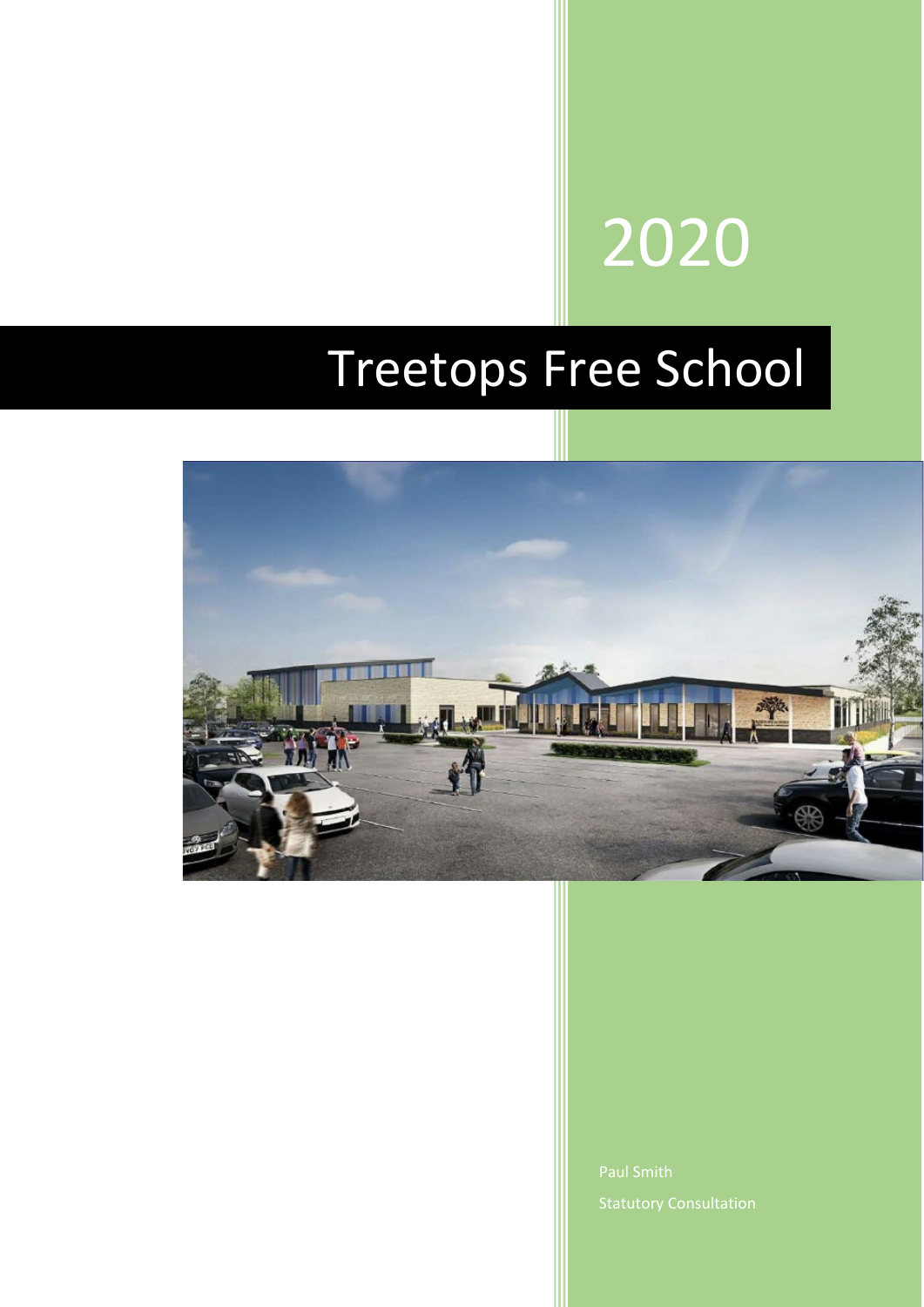## Treetops Free School

## Statutory Consultation



Public Consultation:

Have your say

- New Special School planned for Thurrock
- Treetops Free School
- Consultation closes Friday 6th November 2020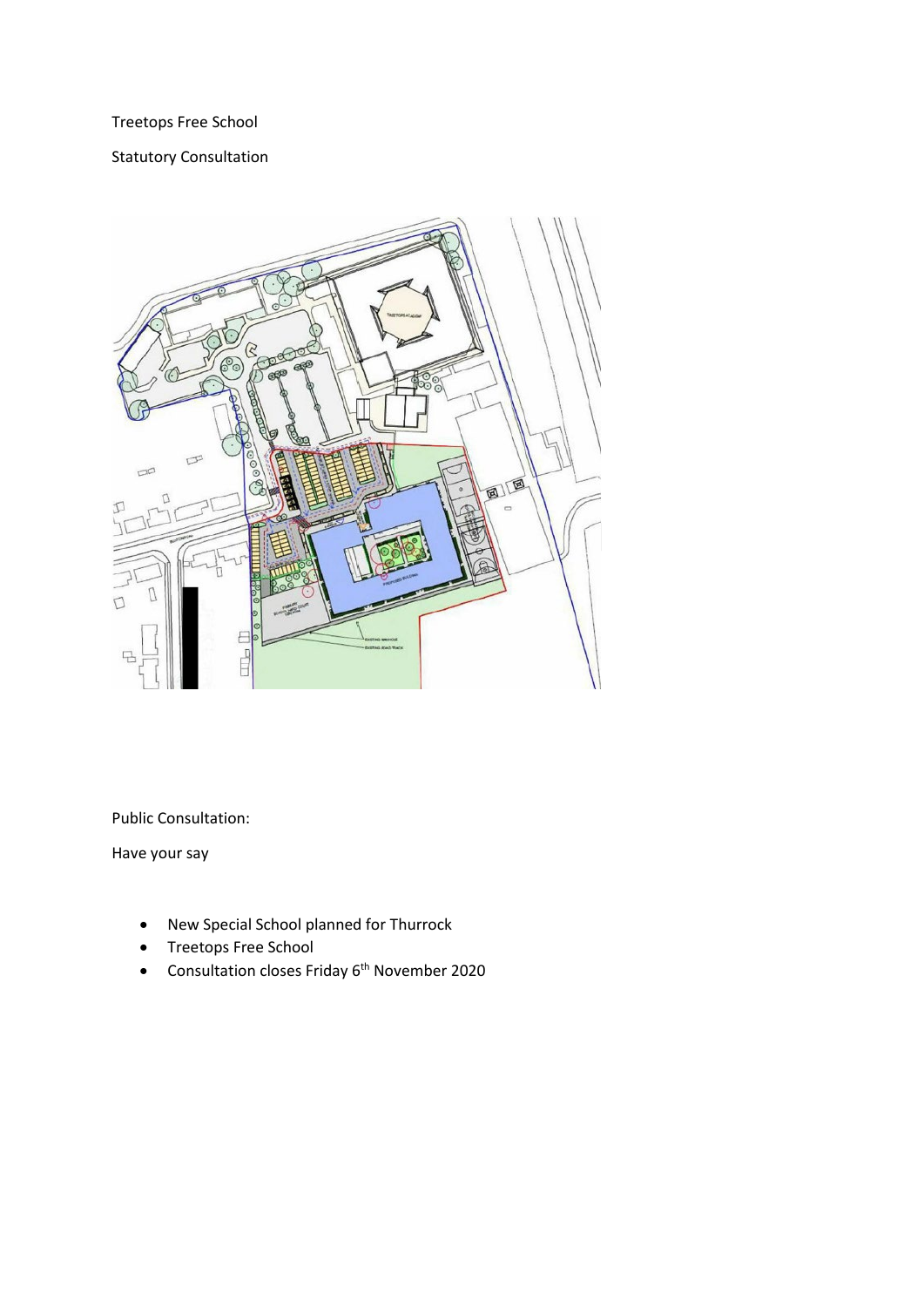#### **The Proposed Academy**

Treetops Free School is a Special School, which has been commissioned by Thurrock Council and sponsored by Treetops Learning Community (MAT).

The Thurrock Pupil Place Planning document 2018 confirmed a significant need for more school provision by 2020, as a result of the demographic shift from London and due to Thurrock being a key part of the regeneration of the Eastern region. Existing school sites are unable to cater for the demand but are supporting additional pupils where they can in the lead up to the opening of the Free School.

In addition to the current waiting list, last year, over 100 families viewed Treetops and were keen to secure a place. Feedback from families is always positive but the majority of applications are unsuccessful as Treetops is oversubscribed. The new school will provide these, more vulnerable pupils, with a greater chance of a place.

The Academy will offer fulltime education and therapeutic behavioural support to 140 pupils in Thurrock and potentially surrounding areas. Pupils will be aged 5-16 and will normally have an EHCP. The main areas of need will be ASD, MLD, ADHD and Speech, Language and Communication Needs.

The Academy will be co-located on the existing Treetops Site in Buxton Road, Grays, Essex, RM16 2WU. During the course of this academic year, 2020-2021, the new school will be built on the parcel of land formerly occupied by Torrels Secondary School.

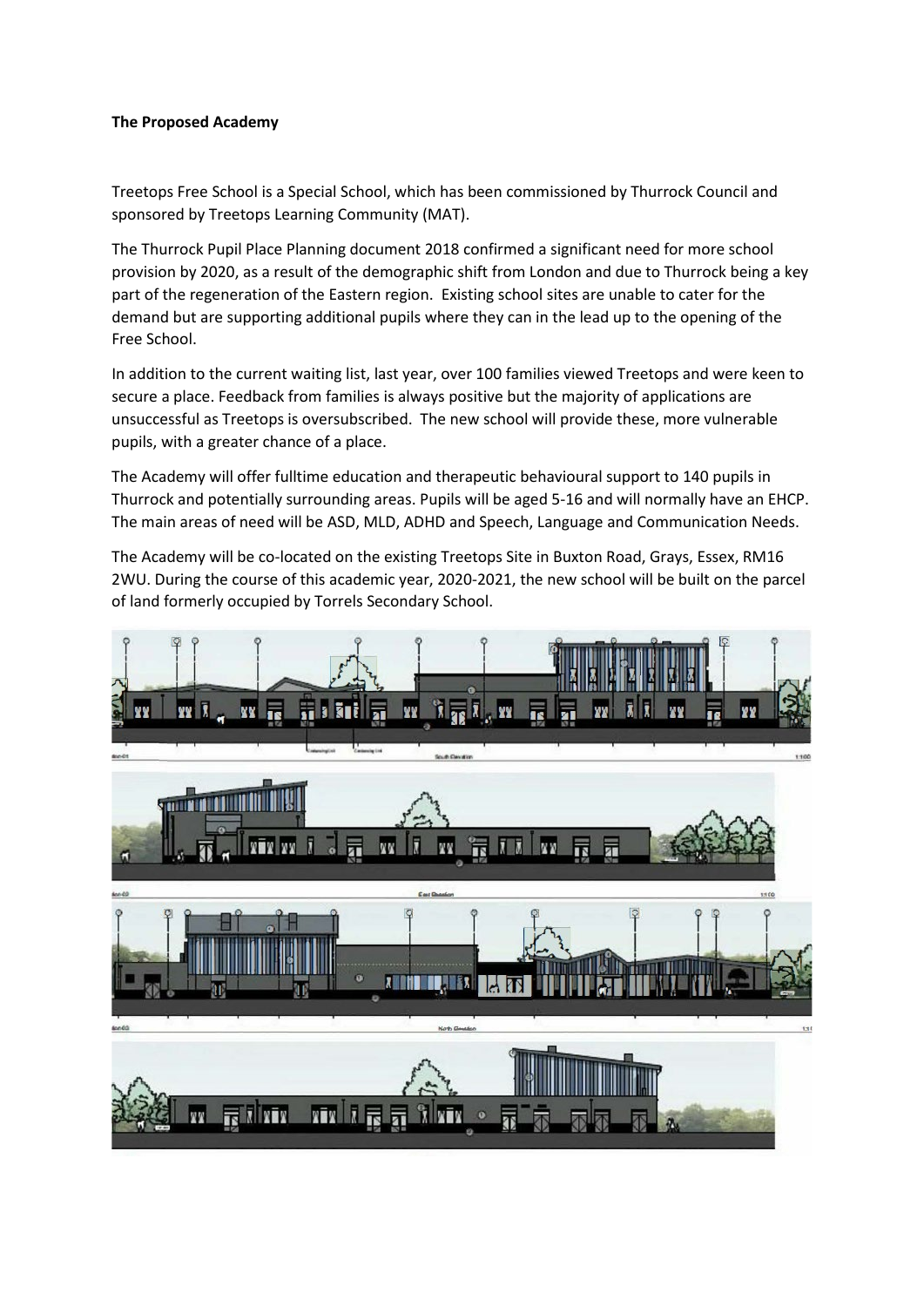#### **Our Vision and Ethos for the Academy**

We are looking to establish a school which mirrors and reflects the ethos, values and vision of the existing Treetops School.

For more information, please visit our website: [www.treetopsschool.org](http://www.treetopsschool.org/)

#### **Education and Curriculum**

As with the existing Treetops School, the curriculum will be broad, balanced and appropriately differentiated to meet individual needs.

There will be a number of pathways in order that everyone can achieve their potential.

For more information, please visit our website: [www.treetopsschool.org](http://www.treetopsschool.org/)

#### **Why are we consulting with you?**

It is our intention to open Treetops Free School in the 2021 / 2022 academic year and your opinions count.

In December 2015, Treetops School was approached by the DfE to gauge our interest in opening and sponsoring a new special school. The application was completed and submitted in September 2016.

This application has the full support of our local authority, Thurrock.

As part of this planning process we have a legal obligation to consult interested parties on whether the Secretary of State should sign a funding agreement with Treetops Learning Community which will enable Treetops Free School to open.

The Funding Agreement is a contract that details key aspects of the Trust's responsibilities and how the school must function, such as how it abides by the Admissions Code and SEN Code of Conduct. It also outlines the circumstances in which the Secretary of State can intervene should the school's performance be considered unacceptable.